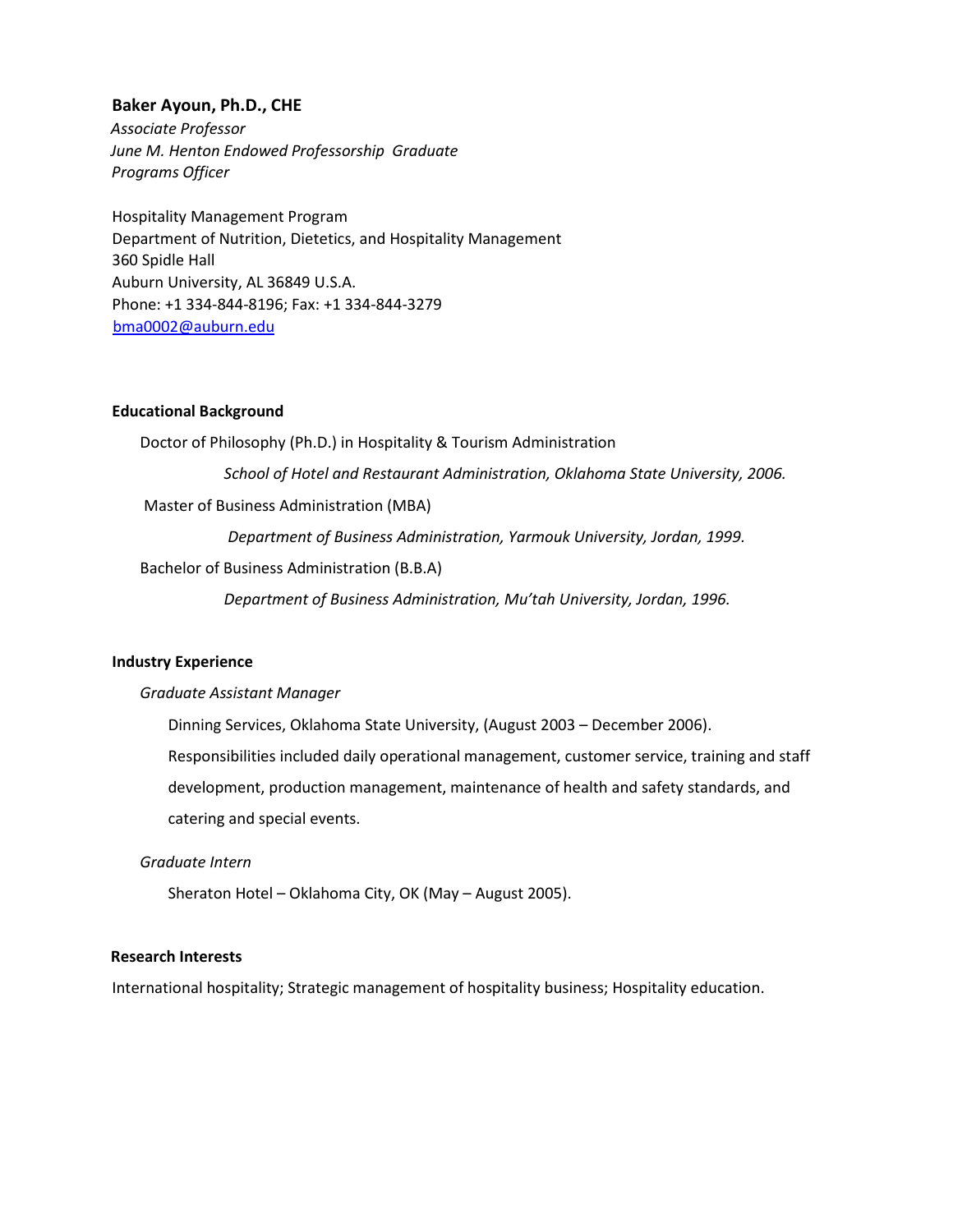# **Selected Publications**

- Ayoun, B., Rowe, L., & Yassine, F. (2015). Is Workplace Spirituality Associated with Business Ethics? *International Journal of Contemporary Hospitality Management, 27*(5), 938-957.
- Ayoun, B., Rowe, L., & Eyoun, K. (2014). Tomorrow's Hospitality Leaders of America: Their Willingness to Accept a Future Expatriate Assignment. *Journal of Hospitality & Tourism Education, 26*(3), 113-124.
- Causin, G., & Ayoun, B. (2011). Packing for the Trip: A Model of Competencies for Successful Expatriate Hospitality Assignment. *International Journal of Hospitality Management, 30*(4), 795802.
- Ayoun, B., Johnson, M., Van Hyfte, M., & O'Neill, M. (2010). A Comparison Study of U.S. and NonU.S. Education Internationalization Practices of Hospitality and Tourism Programs. *Journal of Teaching in Travel & Tourism, 10*(4), 335-361.
- Ayoun, B., & Moreo, P. (2008). The Influence of the Cultural Dimension of Uncertainty Avoidance on Business Strategy Development: A Cross-National Study of Hotel Managers. *International Journal of Hospitality Management, 27*(1), 65-75.

# **Awards & Recognitions**

- Best Paper Award, ICHRIE Annual Conference, Palm Springs, California, 2018.
- 'Impact Award' for significant support of and contribution to industry relevant hospitality education, presented by Smith Travel Research (str) Share Center, 2017.
- Third Place Prize winner, ICHRIE Research Reports journal, 2016.
- 2016 Outstanding Graduate Mentor Award recipient, Auburn University's Graduate Student Council.
- Article of the Year Award, *Journal of Hospitality & Tourism Education, 2015.*
- "100 Graduates of Significance" by Oklahoma State University's Graduate College in celebration of 100 years of graduate education at OSU, during Spring 2012.
- Best Paper Award, the 17<sup>th</sup> Annual Graduate Education and Graduate Student Research Conference in Hospitality and Tourism, Auburn, AL, 2012.
- SGA Outstanding Faculty Member Award recipient for the College of Human Sciences, Auburn University, 2010-2011.
- A paper at the top of the 10 MOST POPULAR PAPERS published in the *Journal of Hospitality Financial Management*.
- The Emerald/EFMD Highly Commended Research Award, 2009.
- Best Application Paper Award and Best Hospitality Paper Award, Decision Sciences Institute (DSI) Conference, Baltimore, Maryland, 2008.
- Lanphere Research Scholar Award, Oklahoma State University, 2006.